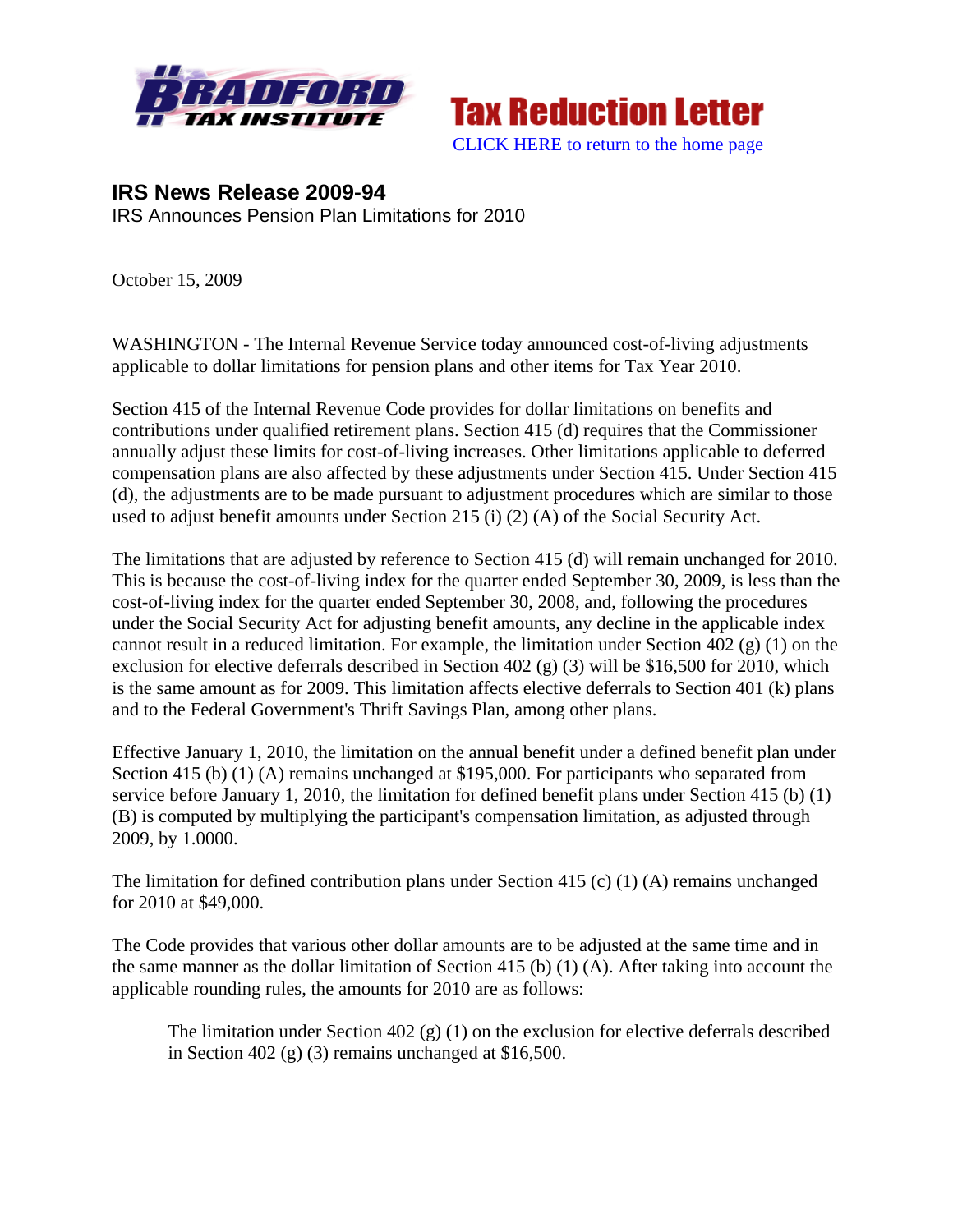The annual compensation limit under Sections 401 (a)  $(17)$ , 404 (l), 408 (k)  $(3)$  (C), and 408 (k) (6) (D) (ii) remains unchanged at \$245,000.

The dollar limitation under Section 416 (i)  $(1)$  (A) (i) concerning the definition of key employee in a top-heavy plan remains unchanged at \$160,000.

The dollar amount under Section 409 (o)  $(1)$  (C) (ii) for determining the maximum account balance in an employee stock ownership plan subject to a 5-year distribution period remains unchanged at \$985,000, while the dollar amount used to determine the lengthening of the 5-year distribution period remains unchanged at \$195,000.

The limitation used in the definition of highly compensated employee under Section 414 (q) (1) (B) remains unchanged at \$110,000.

The dollar limitation under Section 414 (v) (2) (B) (i) for catch-up contributions to an applicable employer plan other than a plan described in Section 401 (k) (11) or Section 408 (p) for individuals aged 50 or over remains unchanged at \$5,500. The dollar limitation under Section 414 (v) (2) (B) (ii) for catch-up contributions to an applicable employer plan described in Section 401 (k) (11) or Section 408 (p) for individuals aged 50 or over remains unchanged at \$2,500.

The annual compensation limitation under Section 401 (a) (17) for eligible participants in certain governmental plans that, under the plan as in effect on July 1, 1993, allowed costof-living adjustments to the compensation limitation under the plan under Section 401 (a) (17) to be taken into account, remains unchanged at \$360,000.

The compensation amount under Section 408 (k) (2) (C) regarding simplified employee pensions (SEPs) remains unchanged at \$550.

The limitation under Section 408 (p) (2) (E) regarding SIMPLE retirement accounts remains unchanged at \$11,500.

The limitation on deferrals under Section 457 (e) (15) concerning deferred compensation plans of state and local governments and tax-exempt organizations remains unchanged at \$16,500.

The compensation amounts under Section 1.61-21 (f) (5) (i) of the Income Tax Regulations concerning the definition of "control employee" for fringe benefit valuation purposes remains unchanged at \$95,000. The compensation amount under Section 1.61- 21 (f) (5) (iii) remains unchanged at \$195,000.

The Code also provides that several pension-related amounts are to be adjusted using the cost-ofliving adjustment under Section 1 (f) (3). After taking the applicable rounding rules into account, the amounts for 2010 are as follows:

The adjusted gross income limitation under Section 25B (b) (1) (A) for determining the retirement savings contribution credit for married taxpayers filing a joint return is increased from \$33,000 to \$33,500; the limitation under Section 25B (b) (1) (B) remains